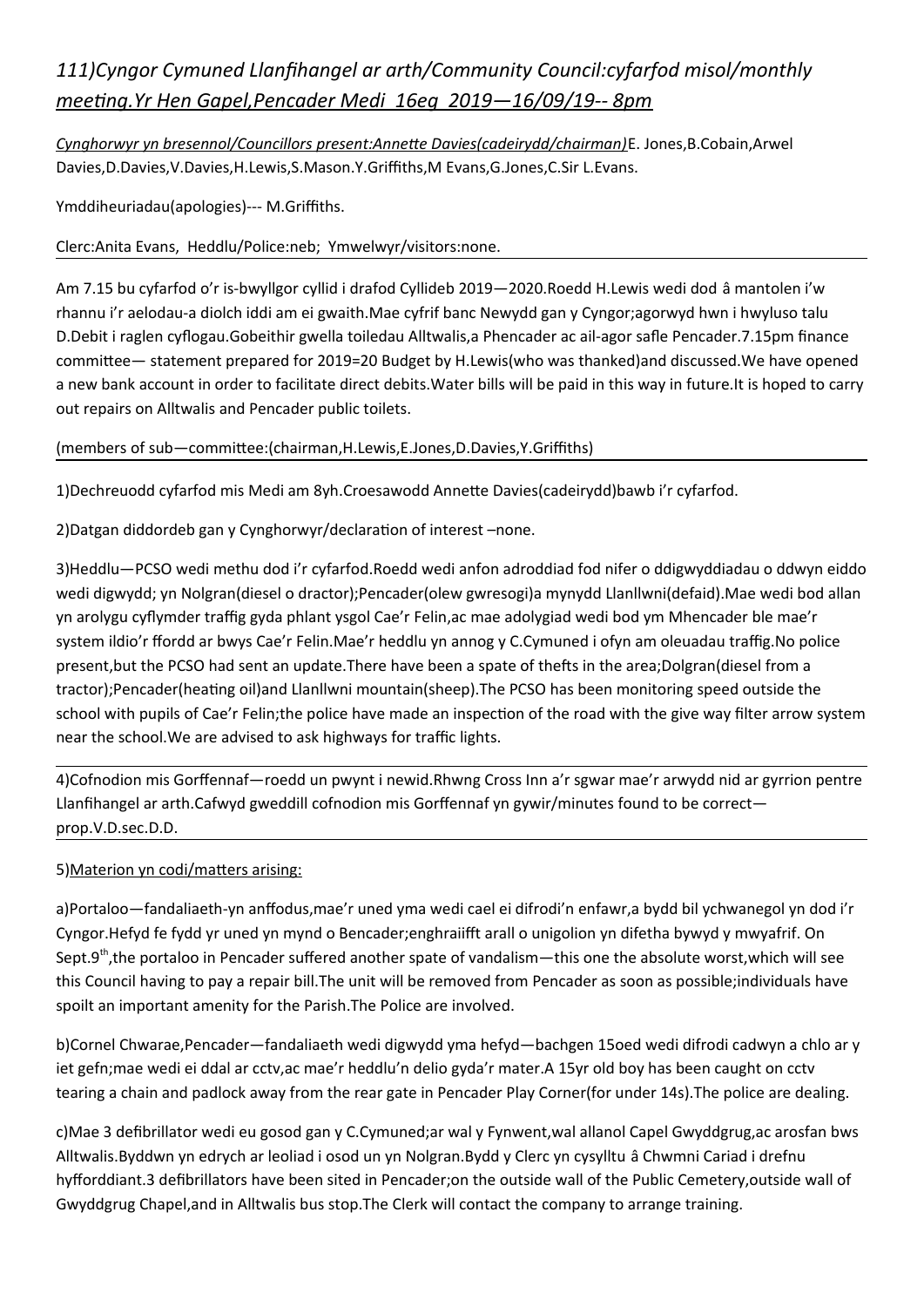## 112) 5) Materion/matters arising contd.

ch)ciosgau ffon—Cyngor Sir wedi gofyn a ydyn ni am gadw 2 giosg yn y Plwyf—ac wedi cael yr ateb nad ydym/Co.C.have asked if we want to retain 2 telephone kiosks in the Parish—and we have decided not to adopt.

d)Cynghorwyr wedi cwrdd â Tony Williams(Priffyrdd)ar y troad yn agos i'r arosfan bws top rhiw Alltwalis i drafod y llecyn sy wedi ei lanw fewn,a'r adnodd tynnu fewn ger yr arosfan bws wedi ei golli.Mae'n debyg na allwn neud dim i wella'r sefyllfa.Hefyd aethon i weld mynedfa'r Fferm Wynt,yn dilyn cwynion am ddŵr yn gorlifo ochr draw Llwynwallter a White Hart.Mae T.Williams am aros i weld y sefyllfa pan mae'r tywydd yn wlyb.Members of this Council met with Tony Williams(Highways)near the bus stop on Alltwalis hill,to discuss the verge that has been filled in,and in the past used to pull in for bus passengers etc.Apparently,there is nothing we can do to improve the situation,and the facility has been lost for good.We also visited the entrance to the Wind Farm to see the flooding problem on the road;Tony Williams wants to visit in wet weather.

dd)Mae'r Cyngor yma wedi ymuno â phrosiect LED y Sir/we are signed up for the LED project with the Co.Council.

e)V.Davies wedi gofyn a oes tai fforddadwy i fod ar seit Blossom-dim ateb oddiwrth y cwmni/we have asked the architects dealing with the Blossom development if there will be affordable housing included-no answer so far.

f)Les y toiledau—adran gyfreithiol heb ymateb/no answer from the legal dept.C.Co.Council re leases for the 2 toilets.Confirmation that we will get financial help for Alltwalis for the first 3 years,but none for Pencader.

ff)Bro'r Hen Wr—Clerc wedi siarad â Gary Clarke am sefyllfa warthus cefn y safle,diffyg golau a phalmant gwael mae wedi addo cwrso'r datblygwr/we have reported the poor conditions at B.Hen Wr Pencader yet again.

g)sustem un ffordd ar bwys Cae'r Felin—byddwn yn gofyn am oleuadau traffig,gyda chefnogaeth yr Heddlu.We have complained consistently re the failure of the one way traffic system near Pencader school—and with the Police support we will request traffic lights.

ng)Bydd y Clerc a Val Davies yn mynd I'r cyfarfod Blynyddol/the Clerk and Val Davies will attend the Agm.

h)Mae hylif yn dal i redeg o safle Blossom i'r draeniau,a'r gofid yw fod chemicals yn mynd i'r afon/water with detergent still flows from Blossom car wash—C.C.L.Evans will deal.

# i)cyfarfod yn Nolgran 5.30yp i chwilio am safle i'r defibrillator/Dolgran meeting 5.30 to site defibrillator (18/10)

6)Ariannol/financial: cafwyd yr adroddiad yn gywir/statement correct-prop.B.Cobain;sec.S.Mason.Biliau i'w talu/bills to be paid:cyflogau/wages (Aug,Sept):£4,011.25;Sage(3 months)£49.55;aelodaeth y Clerc/membership of ALCC and SLCC--£162.00;SCL(domain)-£36.00;U.LL.Cymru/AGM-£180.00;Kangaloos--£120.00;Costau/Clerk's costs- £62.37;D.Davies(teithio)-£19.80;Dwr Cymru—Pencader-£16.00;Alltwalis-£13.33.Pasiwyd eu talu/to be paid:prop.V.Davies,sec.B.Cobain.

Taliadau I'r Banc:Praecept:£16,333.34;ffioedd y Fynwent:£800.00.

7)Cynllunio/planning(C.C.L.Evans took no part)

Roedd y canlynol wedi eu e-bostio/the following applications had been e-mailed to Councillors,with no objection:

Sticle x 2;Statkraft(hard standing and lay byes route to Brechfa West).

8)Gohebiaeth/Correspondence:

C.Sir Gar/Carm Co.Council:)Hyfforddiant Côd Ymddygiad/Code of Conduct training—information pack.